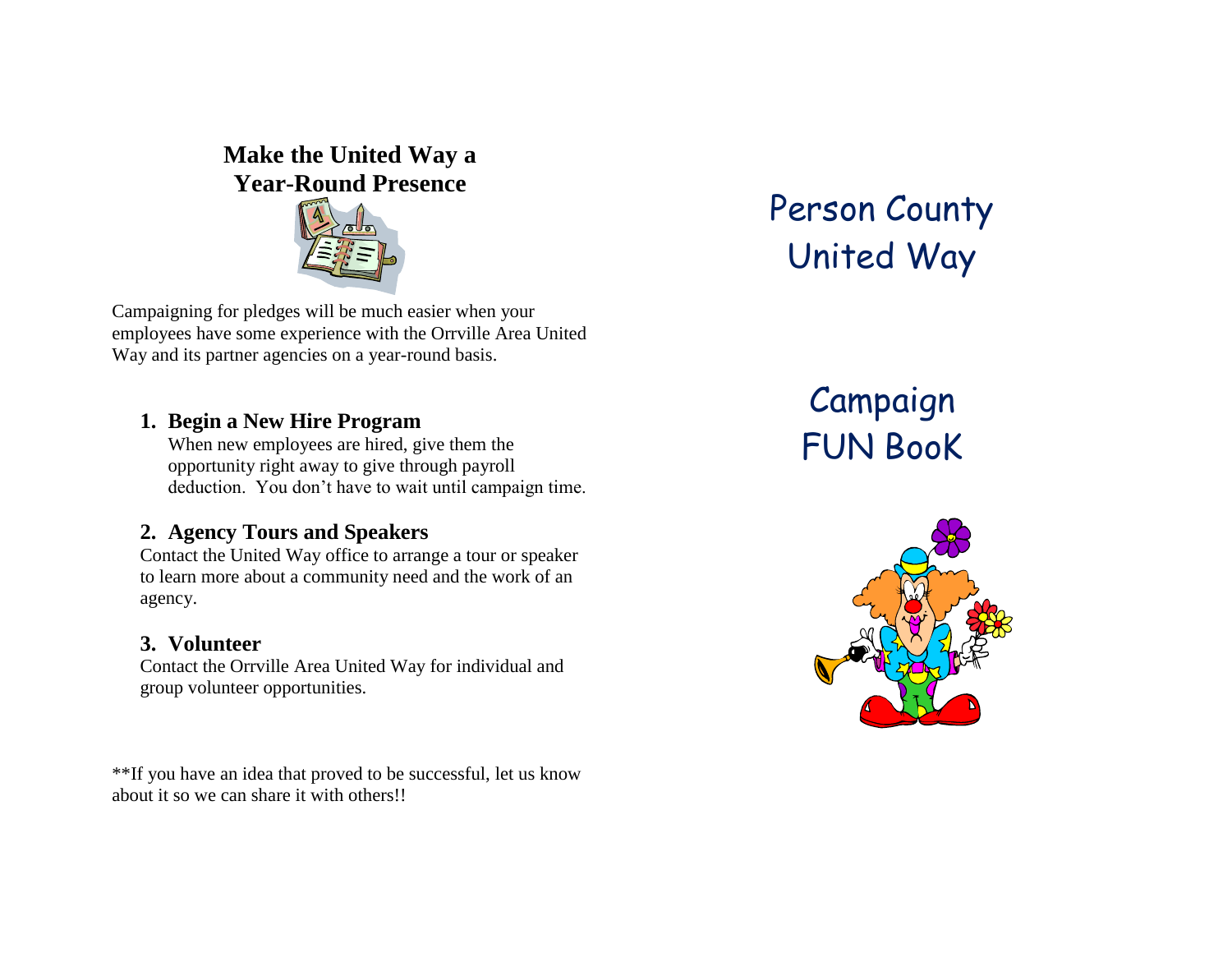## **Top Ideas to Create FUN in Your United Way Campaign**

## **Get Cooking!!**

Nothing works quite as well as food does. We've cooked up lots of ideas to help you get a'cookin'!

## **1. How Sweet It Is**

Sweeten them up with a candy campaign

- Be a **Bit O' Honey** and Give to the United Way
- Thanks a **Mint**!
- **One Hundred Thousand** Reasons to Give
- Be a **Lifesaver**

Pass out small candy bars with a note attached at employee rallies and you're sure to get people's attention!!

## **2. Get Cooking for United Way**

Hold a chili cook-off as part of the campaign events. Employees taste-test all entries and vote for their favorite. Prizes are given in a variety of categories, such as hottest or most unique ingredient.



**Celebrate Your Success And Say** *Thank You!*

Thank employees who contributed their time, energy and money to your campaign. Without their help and support, your campaign wouldn't have been so successful. Involve management in the thank you process.

## **1. Buy Lunch**

Having a luncheon, picnic or potluck to celebrate the grand total raised is a great way to wrap up a campaign and hand out special awards.

#### **2. Letter from the CEO**

Distribute a special thank you note to all who gave and who had volunteered, especially those in leadership roles.

#### **3. Run a Thank You ad in employee publications**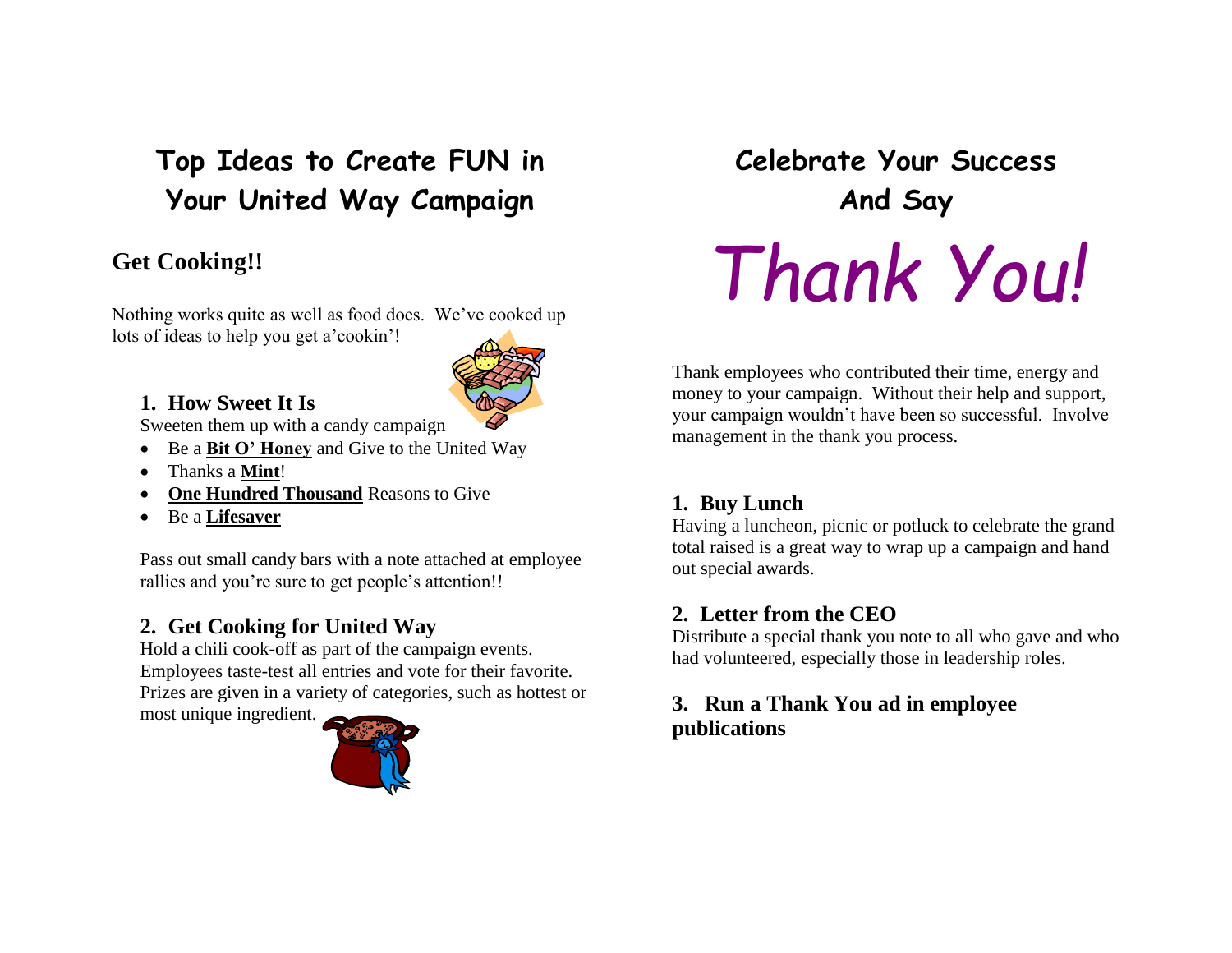## **Special Events**

Special events create a positive image for your employees and the United Way Campaign. They are meant to reinforce awareness of your United Way's efforts. Plan a series of events to mark your campaign's success. Support United Way in the Day of Caring.

#### 1. **Volunteer as a Team**

Support agencies and programs by bringing the employees out of the workplace and into the community to serve.

#### **2. Parade of Children**

Invite children from a United Way agency to parade throughout your business carrying hand lettered posters and flyers that advertise United Way programs.



**3. Hold a used book sale, flower and bake sale or silent auction.**

#### **3. At Your Service**

Have top management serve coffee, lunch, or ice cream to employees at a United Way meeting



#### **4. Good For You**

Show how United Way is good for contributors, clients and the community. Serve good-for-you food and invite an agency speaker for a brown-bag presentation.

#### **5. Can You Top This?**

Serve ice cream and all the toppings at a United Way rally or meeting



#### **6. Pie Toss**

Depending upon the amount of their contributions, employees are given a chance to toss a pie at their department manager.

#### **7. You May Think We're Nuts**

Nuts served at employee meetings and posters decorated with nuts can show employees that it only takes PEANUTS to make a large impact on the needs in the community. Nutty, but nice!

#### **8. Chocolate Chip Cookie Day**

Employees purchase cookies with proceeds going to the United Way. Chocoholics, this is your lucky day!



#### **9. We're Whipping Up Dough for United Way**

Hold a bread-making contest. Invite "Betty Crocker" look alike to announce winners. Award blue, red, and white ribbons with gift certificates from a restaurant to the winners.